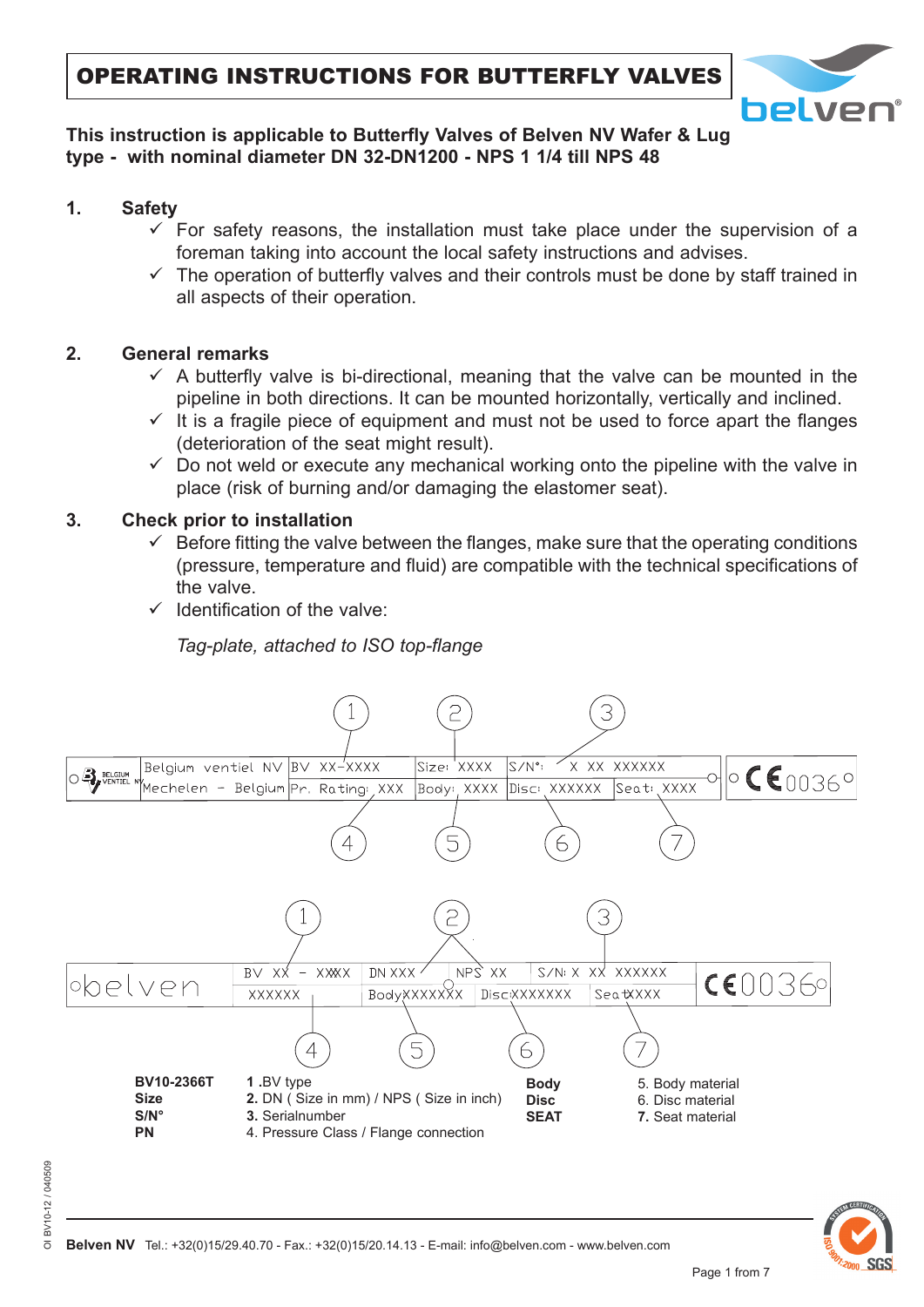

*Casted in the valve's body*



# $\checkmark$  Before installation make sure that the main is depressurised and purged in *order to avoid any danger to the operator.*

#### **4. Installation**

- $\checkmark$  Check and clean the butterfly valve before mounting it in the pipeline.
- $\checkmark$  To ensure that all the moving parts are functioning correctly, the valve should first undergo a functional test (open/close).
- $\checkmark$  Check if the pipeline is free of welding splashes and slivers of metal.
- $\checkmark$  Move the disc of the valve so that it is 5 to 10 mm inside the casting.
- $\checkmark$  Check if the flange connections of the pipeline are parallel with each other.
- $\checkmark$  Check that the bolt-hole-connections are in axial direction of each other.
- $\checkmark$  Make sure that the valve fits between the flanges without difficulty. Force apart the flanges with a suitable tool if the fit is too tight.
- $\checkmark$  Insert the valve between the flanges, centre and tighten all screws by hand.
- $\checkmark$  Open the valve completely.
- $\checkmark$  Keep the valve well aligned with the flanges while removing the flange separators and tighten the screws with a torque wrench to assure correct sealing (opposing bolts sequentially).
- $\checkmark$  After mounting and inspecting the butterfly valve in the pipeline, the valve has to be operated 3 to 5 times to assure proper functioning before using the pipeline.

Remark : Also with lug-type valves, always make sure to intall a counter-flange.

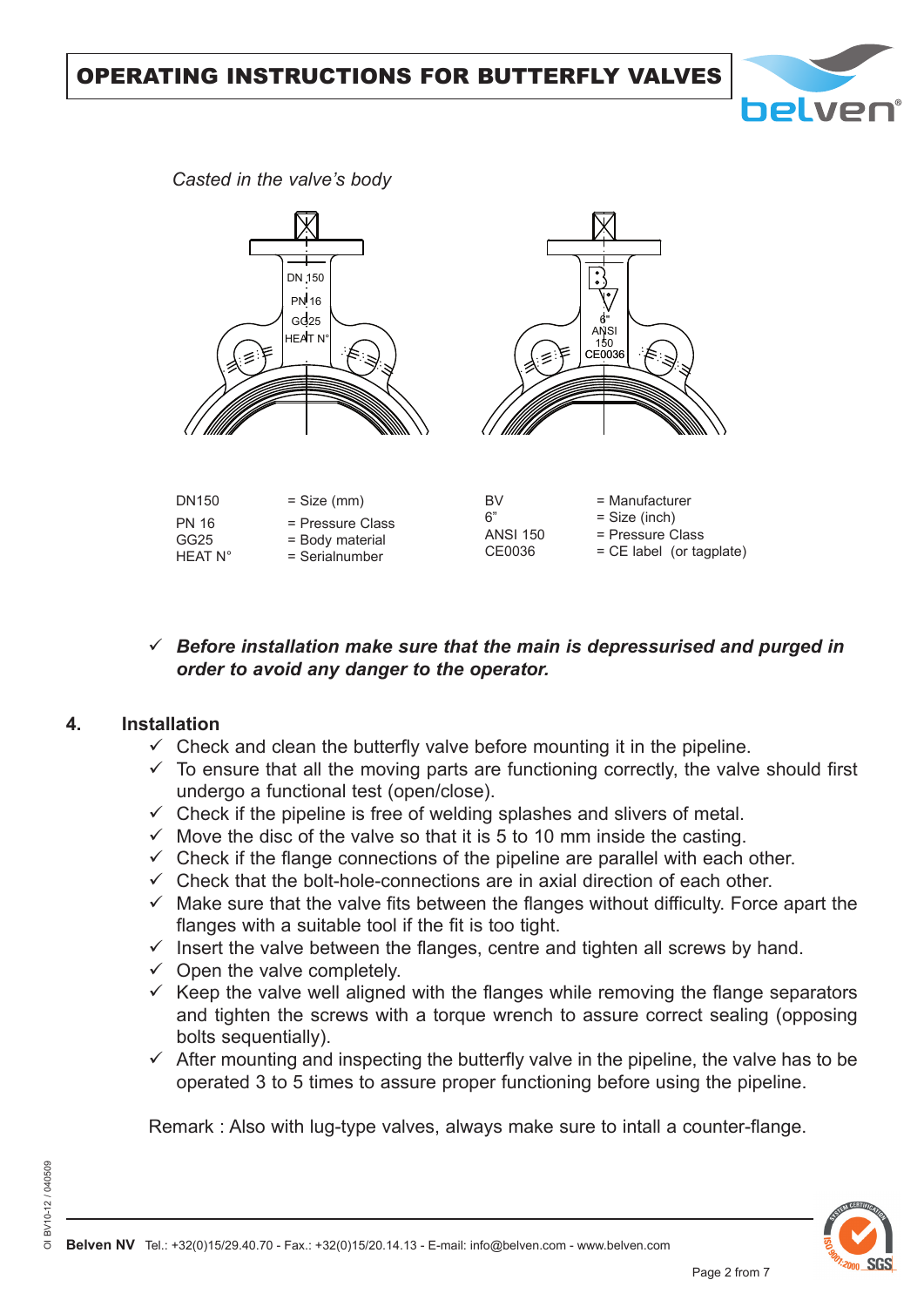

#### **5. Storage**

- $\checkmark$  Do not remove the original packaging.
- $\checkmark$  Do not store in fully closed position.
- $\checkmark$  Store the valve inside, in a clean dry place away from UV light.

#### **6. Maintenance**

OI BV10-12 / 040509

 $\overline{\circ}$ 

BV10-12 / 040509

- $\checkmark$  No particular maintenance or greasing is required.
- $\checkmark$  All components are available as spare parts.
- $\checkmark$  Make sure that the butterfly valve is manoeuvred at least once a month.

# **7. Changing the valve's seat, sizes DN32-DN300, NPS 1 1/4 - NPS 12**

- $\checkmark$  Remove the operation unit (lever, gearbox, actuator).
- $\checkmark$  For backup seat : Remove consecutively following parts : screws (13), retainer plate (14), circlip (15), upper stem (7), bottom screw (1), bottom stem (2), disc (5), seat (6). Remove carefully all O-rings and bushings towards centre of the valve, avoid any damage during disassembly and assembly. For soft seat : Remove consecutively following parts :screws (10), retainer plate (9), circlip (8), stem (5), disc (4), seat (3).
- $\checkmark$  Before changing the seat clean the valve punctually.
- $\checkmark$  Apply a small amount of silicon grease inside and outside the seat, the O-rings, bushings and stems. Reassemble the valve in the opposite sequence as mentioned above.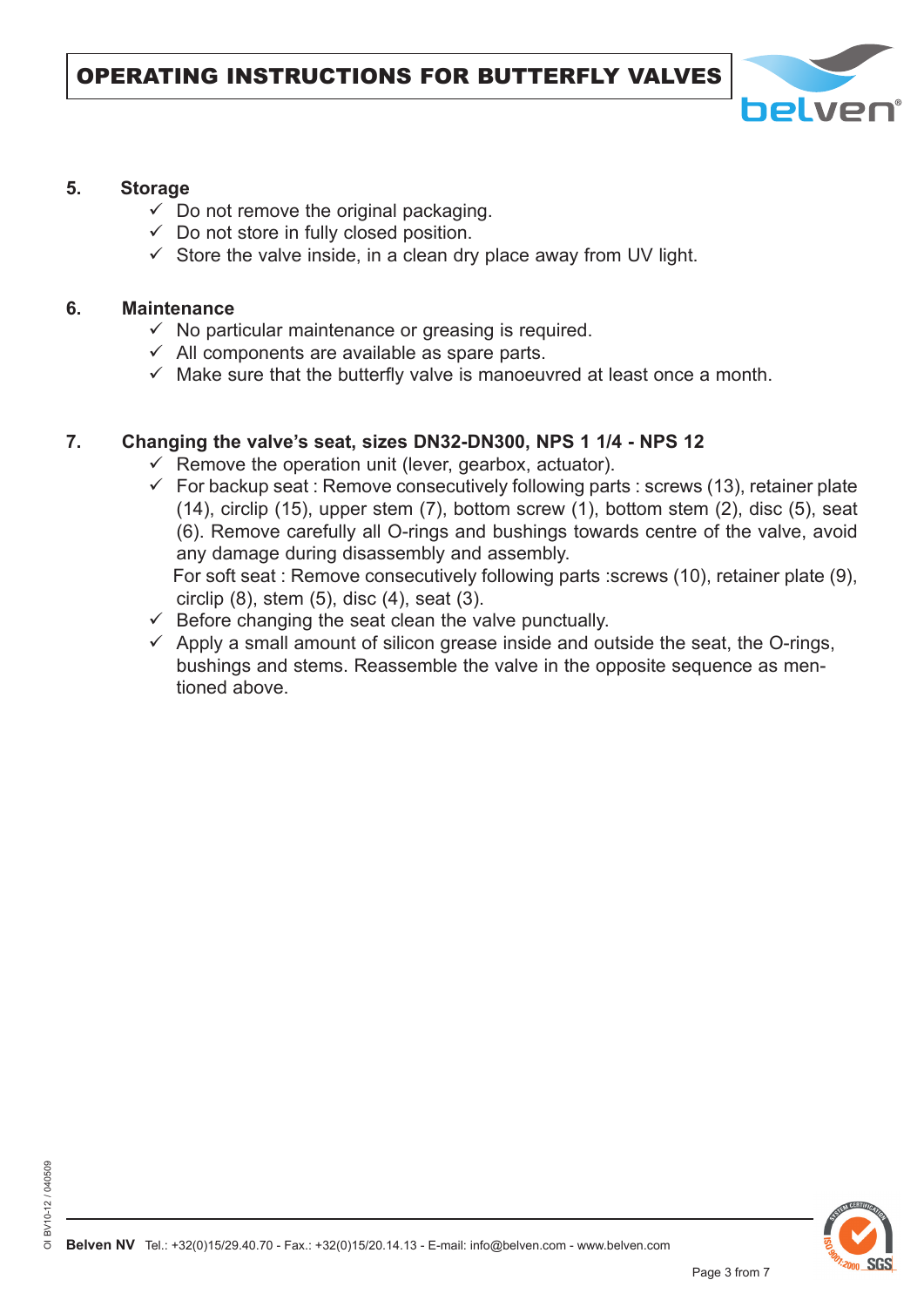# OPERATING INSTRUCTIONS FOR BUTTERFLY VALVES



#### **Backup Seat Soft Seat Soft Seat**

- 1. Bottom screw
- 2. Bottom stem
- 3. Bushing (2 pcs)
- 4. O-ring 5. Disc

6. Seat

11. Bushing (2 pcs) 12. O-ring

9. O-ring

13. Screw (2 pcs)

10. Bushing (2 pcs)

- 14. Retainer plate
- 15. Circlip
- 7. Upper stem 8. Body valve

- 1. Body
- 2. Bottom bushing
- 3. Seat
- 4. Disc
- 5. Stem
- 6. O-Ring
- 7. Top Bushing
	- 8. Circlip
- 9. Retainer Plate
- 10. Screw (2pcs)







**SGS**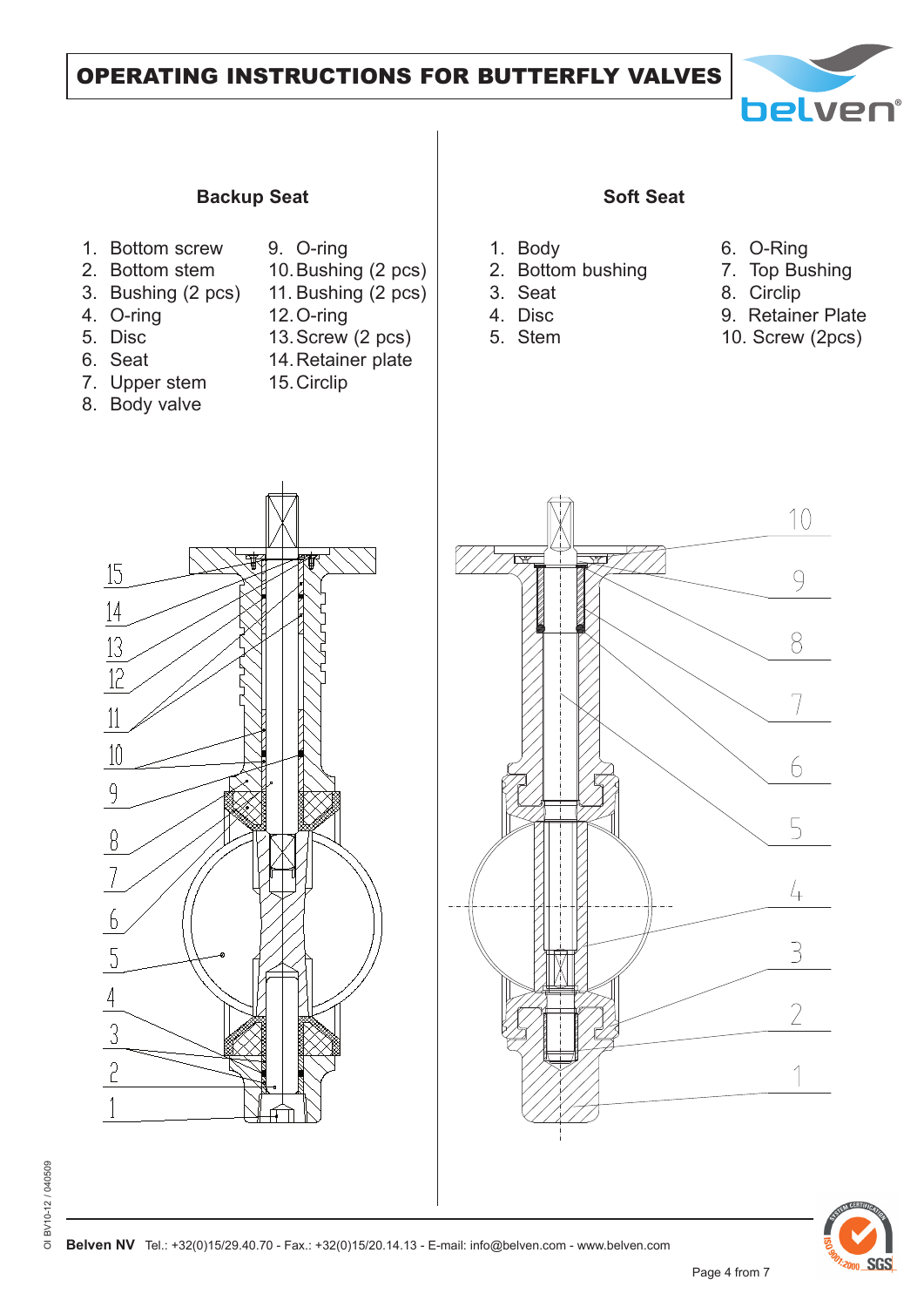

# **8. Changing the valve's seat, sizes DN350, NPS 14**

- $\checkmark$  Remove the operation unit (lever, gearbox, actuator).
- Remove consecutively following parts : both taper pins  $(4)$ , stem  $(10)$ , disc  $(3)$ , seat (5). Remove carefully all O-rings and bushings towards centre of the valve, avoid any damage during disassembly and assembly.
- $\checkmark$  Before changing the seat clean the valve punctually.
- $\checkmark$  Apply a small amount of silicon grease inside and outside the seat, the O-rings, bushings and stem. Reassemble the valve in the opposite sequence as mentioned above.
	- 1. Bushing
	- 2. Body
	- 3. Disc
	- 4. Taper pin (2 pcs)
	- 5. Seat
	- 6. Bushings (2 pcs)
- 7. O-ring
- 8. Bushing (2 pcs)
- 9. O-ring
- 10. Stem
- 11. Key



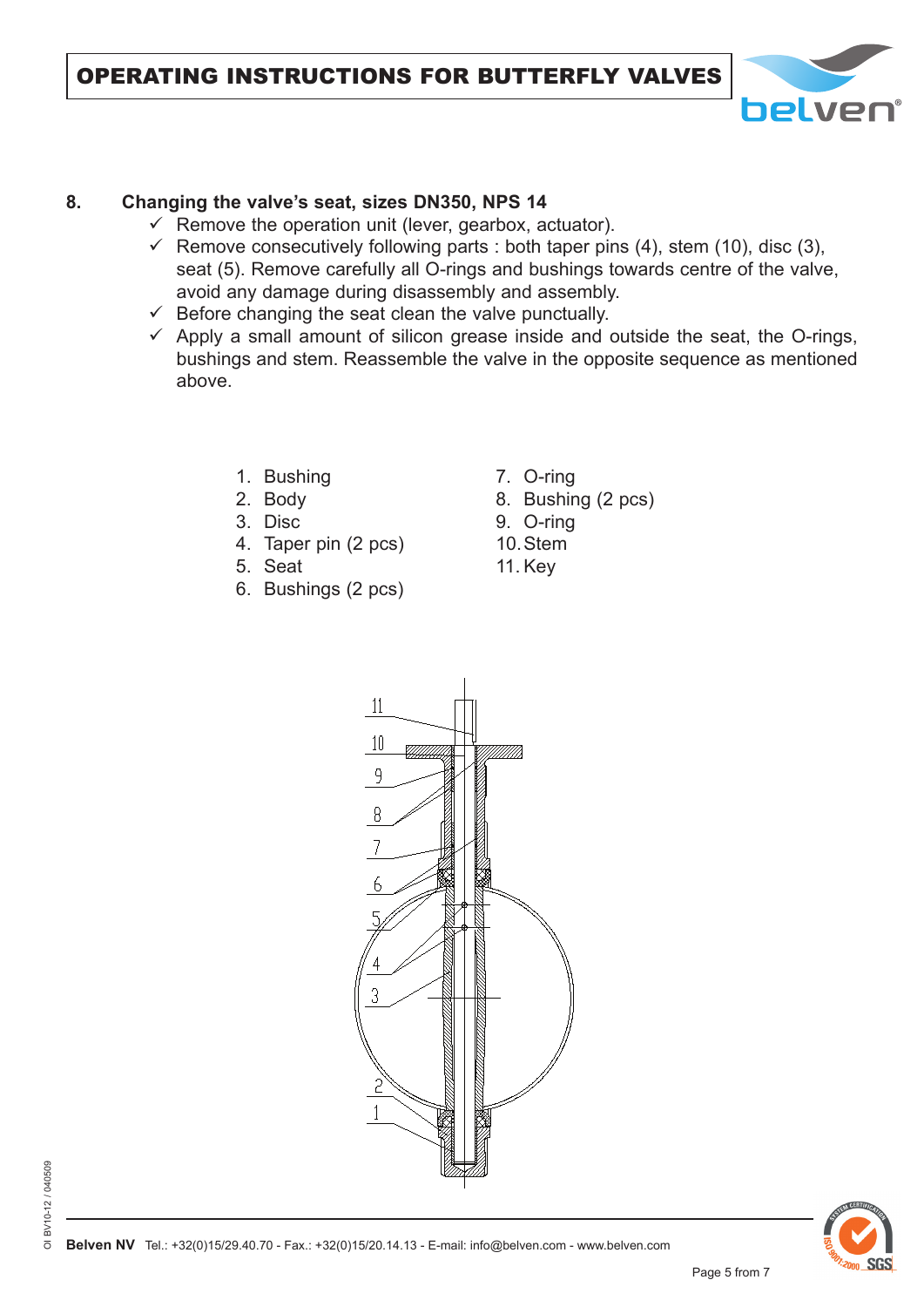

# **9. Changing the valve's seat, sizes DN400-DN600, NPS 16 - NPS 24**

- $\checkmark$  Remove the operation unit (lever, gearbox, actuator).
- $\checkmark$  Remove consecutively following parts : Bolt (1), end cover (3), O-ring (2), both taper pins (7). The stem (11) is pulled out on the top part of the valve. Remove the disc (6) and seat (8). Remove carefully all O-rings and bushings towards centre of the valve, avoid any damage during disassembly and assembly.
- $\checkmark$  Before changing the seat clean the valve punctually.
- $\checkmark$  Apply a small amount of silicon grease inside and outside the seat, the O-rings, bushings and stem. Reassemble the valve in the opposite sequence as mentioned above.
	- 1. Bolt
	- 2. O-ring
	- 3. End cover
	- 4. Body
	- 5. Bushing
	- 6. Disc
	- 7. Taper pin (2 pcs)

8. Seat

- 9. Bushing (2 pcs)
- 10. O-ring
- 11. Stem
- 12. Bushing (2 pcs) 13. O-ring 14. Key